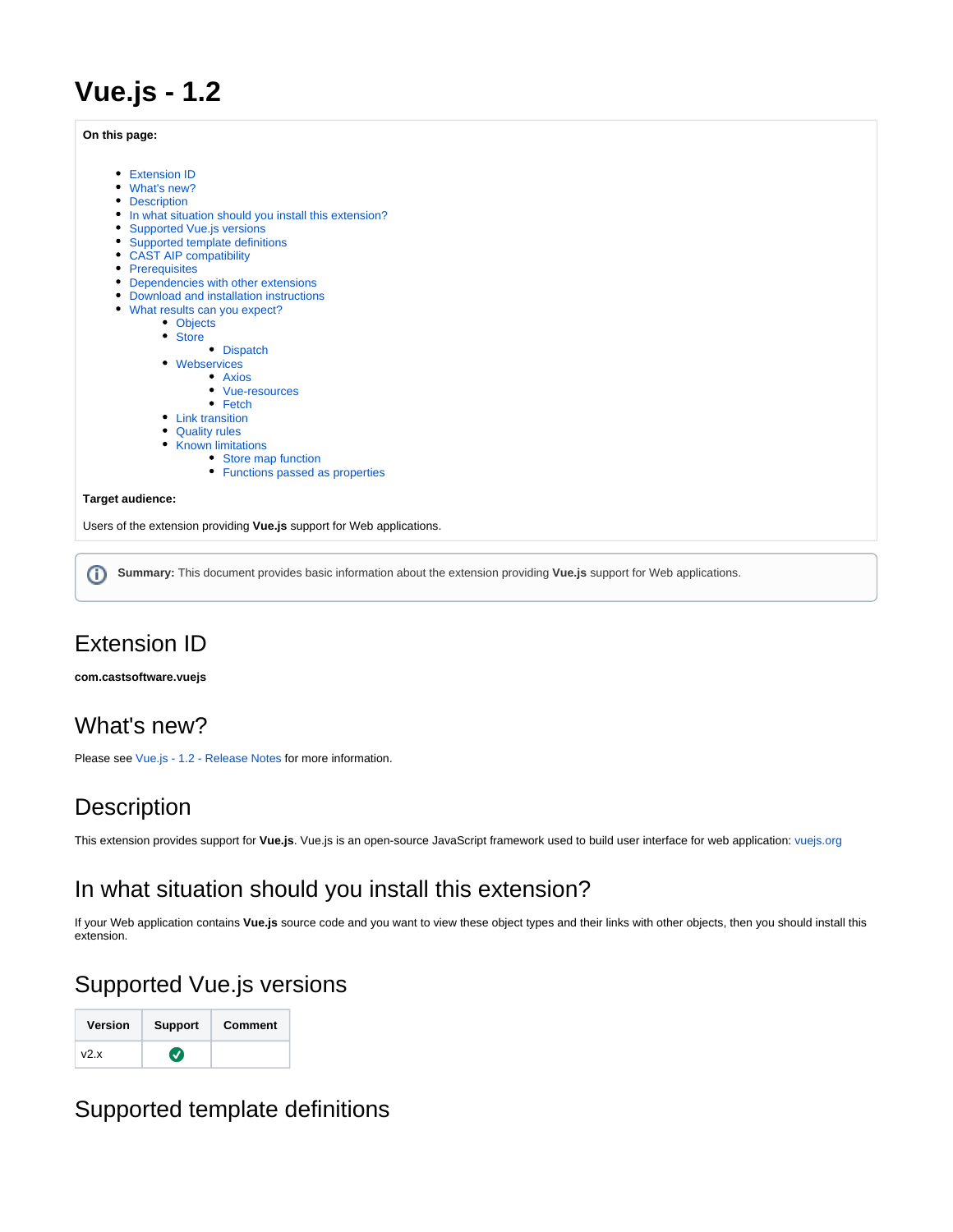Vue.js has different methods to define a component's template - these methods are shown here: [https://vuejsdevelopers.com/2017/03/24/vue-js](https://vuejsdevelopers.com/2017/03/24/vue-js-component-templates/)[component-templates/](https://vuejsdevelopers.com/2017/03/24/vue-js-component-templates/). The following table shows the methods that are currently supported by Vue.js extension:

| Pattern                 | <b>Support</b> |
|-------------------------|----------------|
| String                  | ×              |
| <b>Template literal</b> | ظ              |
| X-Templates             | Ø              |
| Inline                  | Ø              |
| Render functions        | Ø              |
| JSX                     | ×              |
| Single page components  |                |

⊙

Unsupported template definition methods will not create links to any called functions.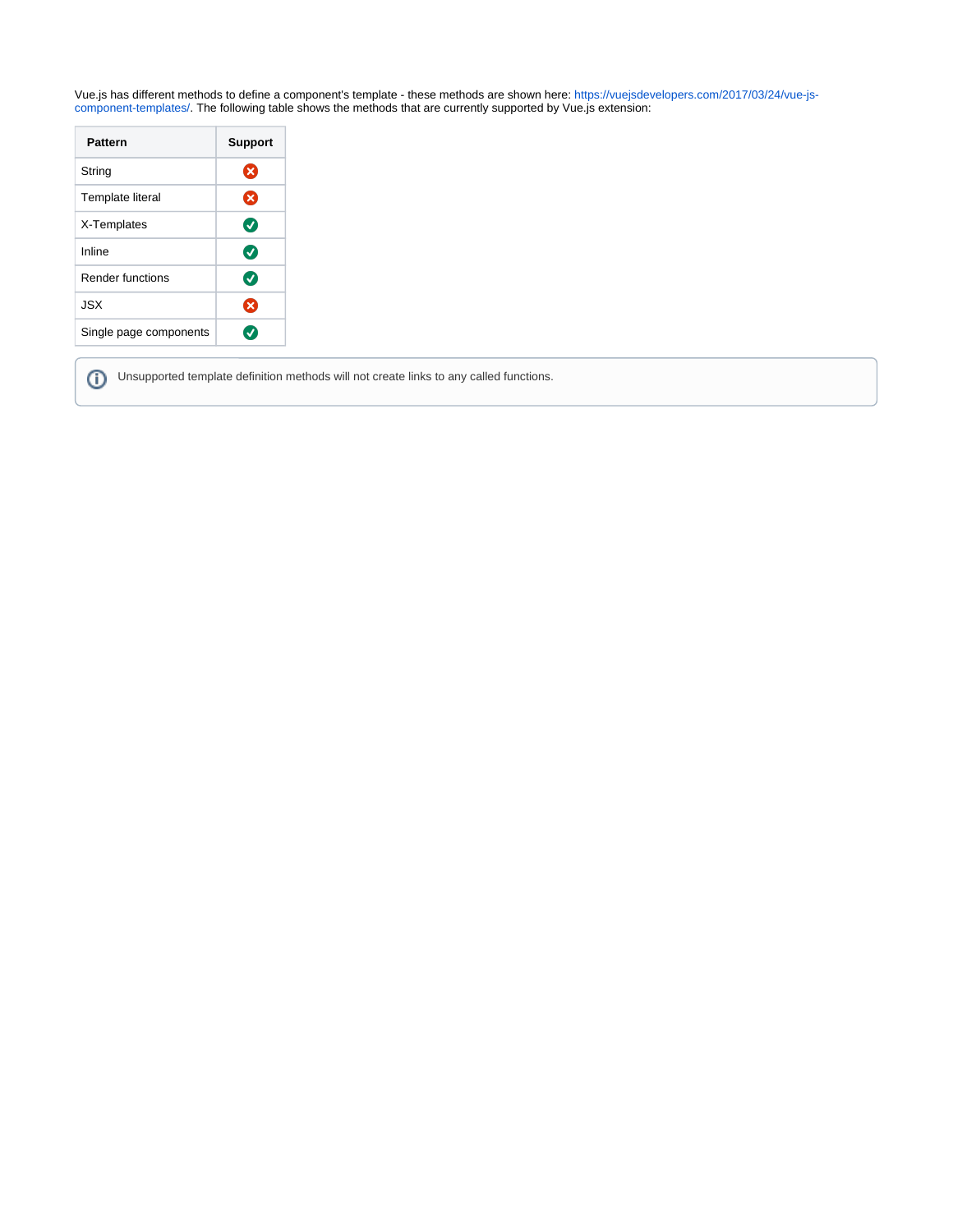# <span id="page-2-0"></span>CAST AIP compatibility

This extension is compatible with:

| <b>CAST AIP release</b> | <b>Supported</b> |
|-------------------------|------------------|
| 8.3.x                   | $\bm{J}$         |

## <span id="page-2-1"></span>**Prerequisites**



# <span id="page-2-2"></span>Dependencies with other extensions

Some CAST extensions require the presence of other CAST extensions in order to function correctly. The **Vue.js** extension requires that the following other CAST extensions are also installed:

- **[HTML5/JavaScript](https://doc.castsoftware.com/display/TECHNOS/HTML5+and+JavaScript)**
- **Web services linker service** (internal technical extension)

When using the **CAST Extension Downloader** to download the extension and the **Manage Extensions** interface in **CAST Server Manager** to install the extension, any dependent extensions are **automatically** downloaded and installed for you. You do not need to do anything.

# <span id="page-2-3"></span>Download and installation instructions

#### Please see:

➀

- [Download an extension](https://doc.castsoftware.com/display/EXTEND/Download+an+extension)
- [Install an extension](https://doc.castsoftware.com/display/EXTEND/Install+an+extension)

The latest [release status](https://doc.castsoftware.com/display/EXTEND/Release+types) of this extension can be seen when downloading it from the CAST Extend server.ന

# <span id="page-2-4"></span>What results can you expect?

Once the analysis/snapshot generation has completed, you can view the results in the normal manner (for example via CAST Enlighten):



## <span id="page-2-5"></span>**Objects**

The following specific objects are displayed in CAST Enlighten:

| Icon | <b>Description</b>          |
|------|-----------------------------|
|      | Vue.js Get Request Service  |
|      | Vue.js Post Request Service |
|      | Vue.js Put Request Service  |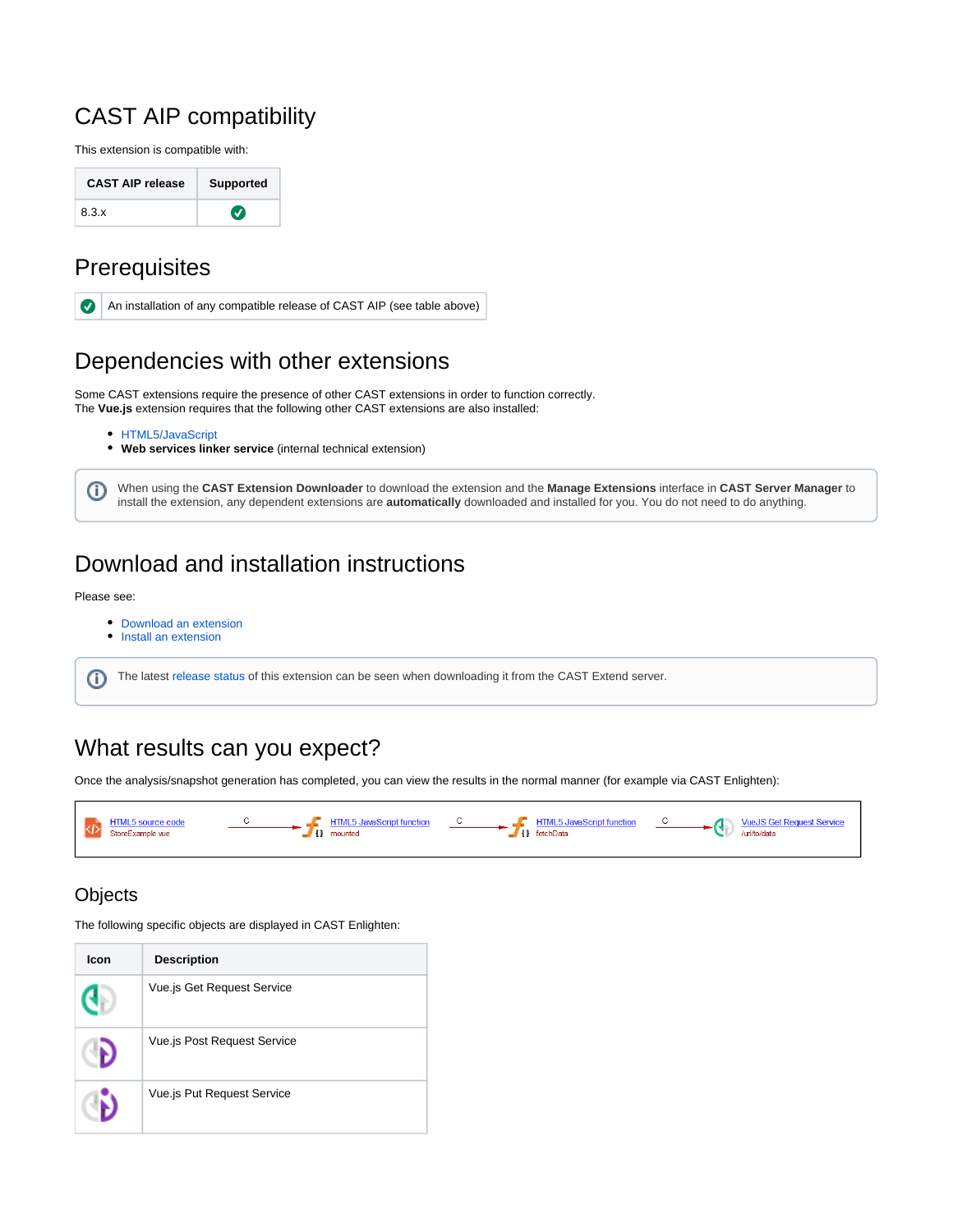

## <span id="page-3-0"></span>Store

### <span id="page-3-1"></span>**Dispatch**

Vue.js extension support Vuex store dispatch methods are used to call shared function.

Here is an example of a classical architecture using this method.

| <b>Src</b>           |  |
|----------------------|--|
| store                |  |
| $/*$ actions.type.js |  |
| /* data.module.js    |  |
| $/*$ index.js        |  |
| views                |  |
| StoreExample.vue     |  |

#### **In actions.type.js**

```
export const FETCH_DATA = "fetchData";
```
### **In data.module.js**

```
import { FETCH_DATA } from "./actions.type";
import Vue from "vue";
import axios from "axios";
import VueAxios from "vue-axios";
Vue.use(VueAxios, axios);
const actions = {
   [FETCH_DATA]() {
    return return Vue.axios.get('uri/to/data')
  },
};
export default {
   actions
};
```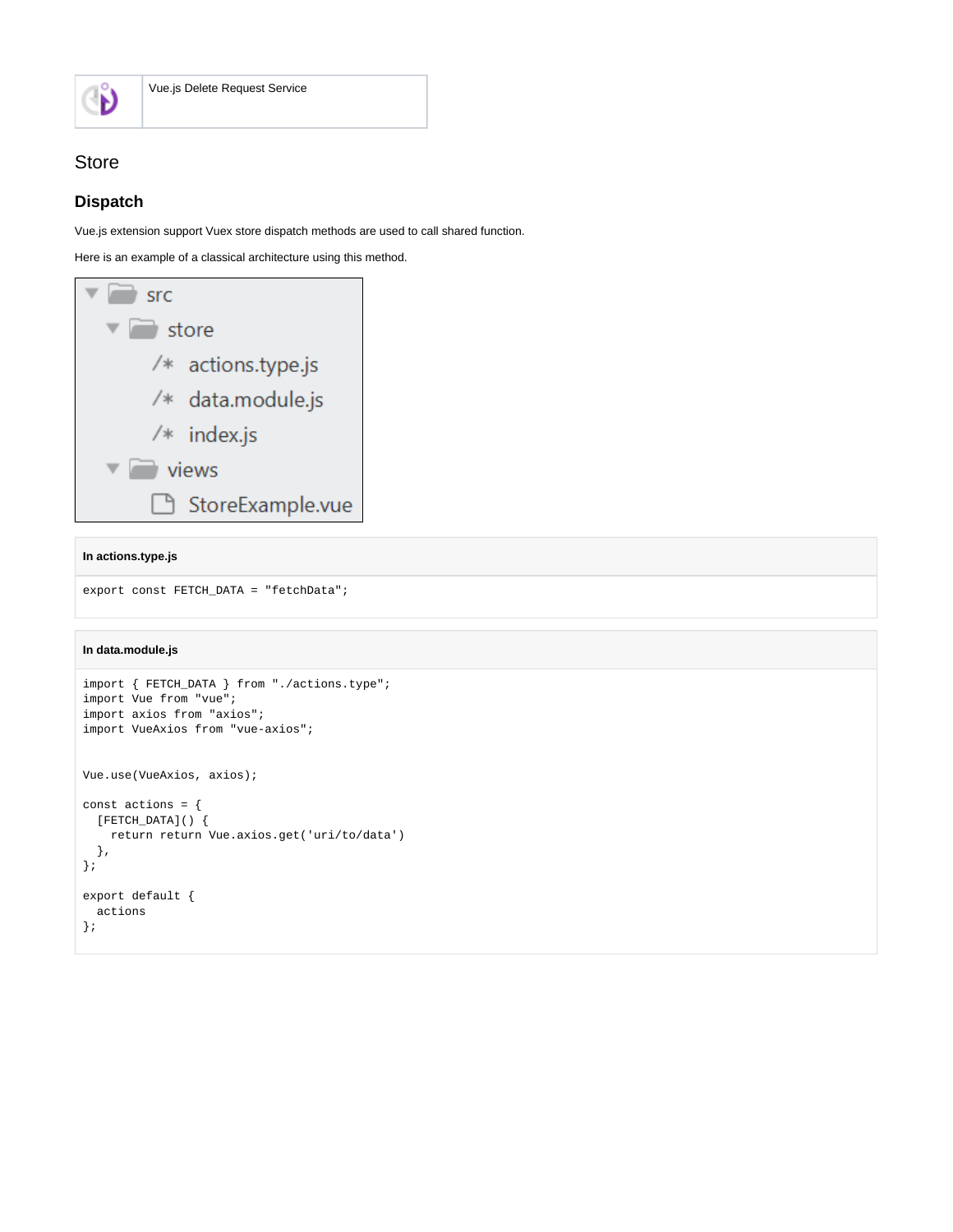```
In index.js
```

```
import Vue from "vue";
import Vuex from "vuex";
import data from "./data.module";
Vue.use(Vuex);
export default new Vuex.Store({
  modules: {
    data
  }
});
```
#### **In StoreExample.vue**

```
<template>
  <div></div>
</template>
<script>
import { FETCH_DATA } from "@/store/actions.type";
export default {
  name: "StoreExample",
  mounted: function() {
    this.$store.dispatch(FETCH_DATA)
  }
};
</script>
```
#### In Enlighten:

| HTML5 JavaScript function<br>$\blacksquare$ HTML5 JavaScript function<br><b>HTML5</b> source code<br>$\ddot{\phantom{0}}$<br>StoreExample.vue<br>$\blacksquare$ $\blacksquare$ fetchData<br>I mounted | <b>C C VueJS</b> Get Request Service<br>furi/to/data |
|-------------------------------------------------------------------------------------------------------------------------------------------------------------------------------------------------------|------------------------------------------------------|
|-------------------------------------------------------------------------------------------------------------------------------------------------------------------------------------------------------|------------------------------------------------------|

### <span id="page-4-0"></span>**Webservices**

### <span id="page-4-1"></span>**Axios**

The Vue.js extension supports webservices using Axios:

```
async onLogout() {
       await this.$axios.$post('/api/oauth/logout');
       this.setLogout(true);
      this.setCurrentUser(null);
      try {
        await this.$axios.$get('/api/oauth/me')
       } catch (e) {
         // middleware redirects to login page
       }
     }
```
Giving the following graph in Enlighten: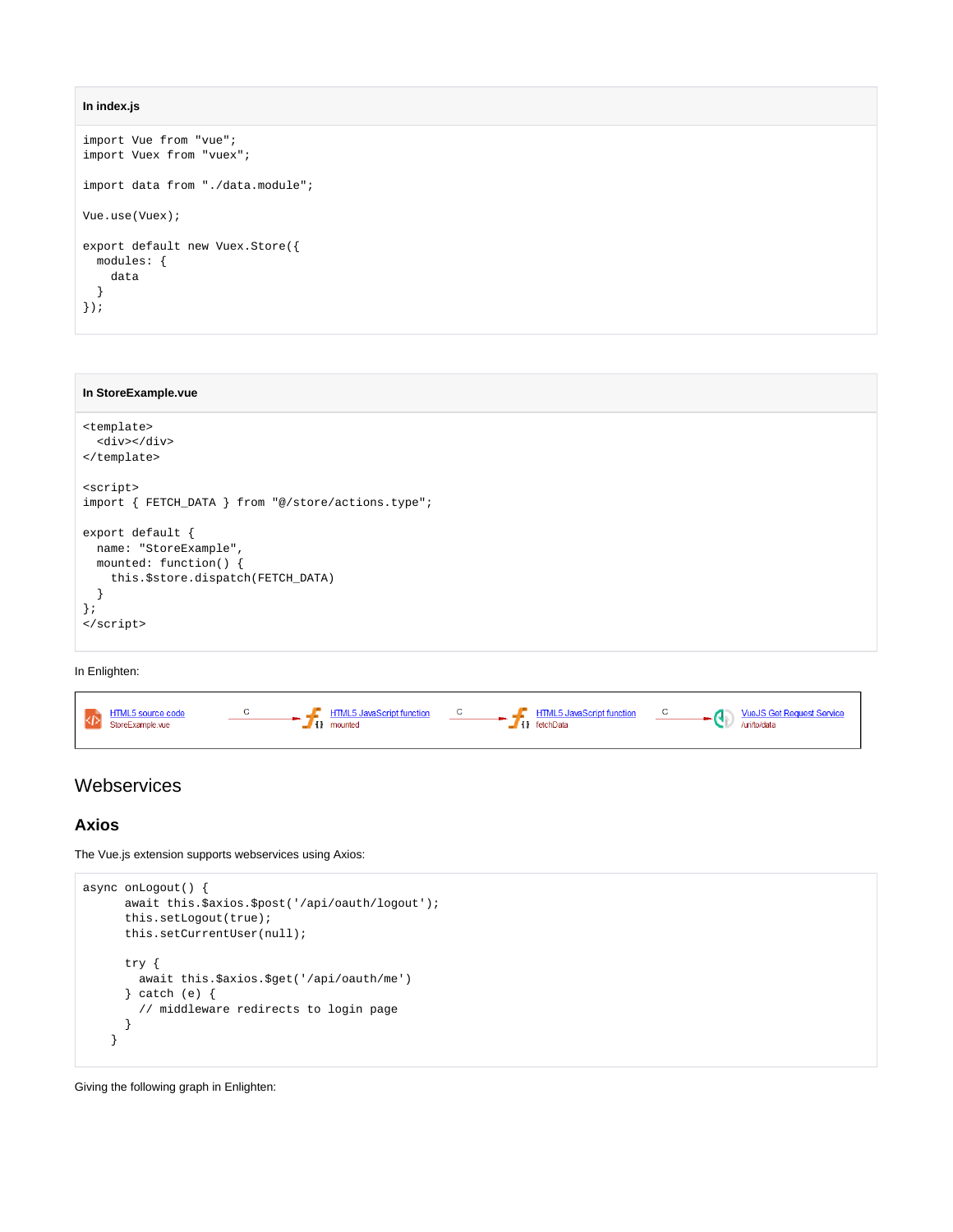

### <span id="page-5-0"></span>**Vue-resources**

The Vue.js extension supports webservices using vue-resources.

```
async onLogout() {
      await this.$http.post('/api/oauth/logout');
       this.setLogout(true);
       this.setCurrentUser(null);
       try {
         await this.$http.$get('/api/oauth/me')
       } catch (e) {
         // middleware redirects to login page
       }
     }
```
Giving the following graph in Enlighten:



### <span id="page-5-1"></span>**Fetch**

The Vue.js extension supports webservices using fetch: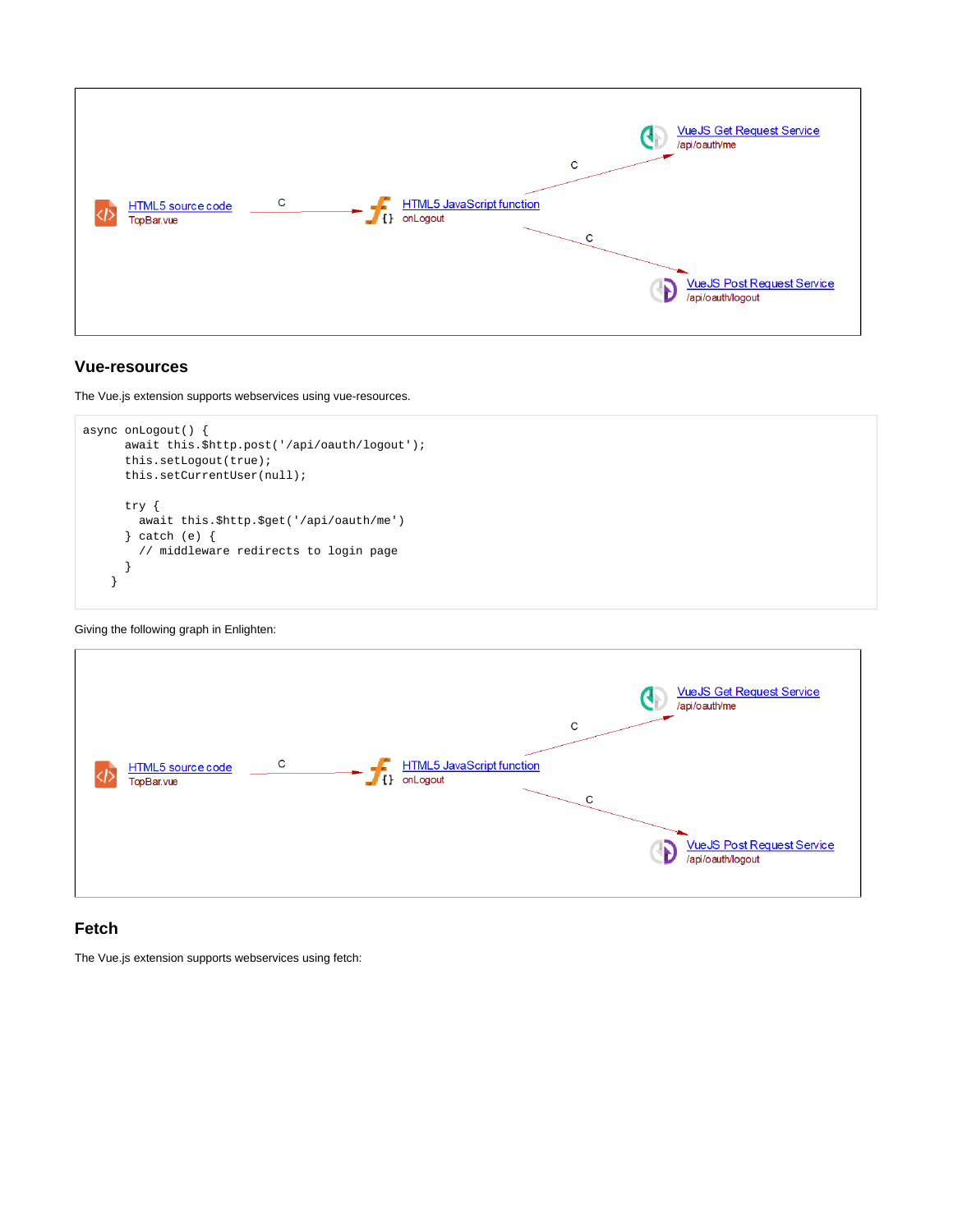```
async onLogout() {
       await fetch('/api/oauth/logout');
       this.setLogout(true);
       this.setCurrentUser(null);
       try {
         await fetch('/api/oauth/me')
       } catch (e) {
         // middleware redirects to login page
 }
     }
```
#### Giving the following graph in Enlighten:



### <span id="page-6-0"></span>Link transition

Sometimes calls to services are factorized into a function that only concatenates URI parts leading to the following kinds of bottleneck and making it hard to follow which function called a given service:

Click to enlarge



Link transition allows the extension to go through the specified functions to make a direct link between the function defining the service URI and the service object. This leads to a better graph without bottlenecks:

Click to enlarge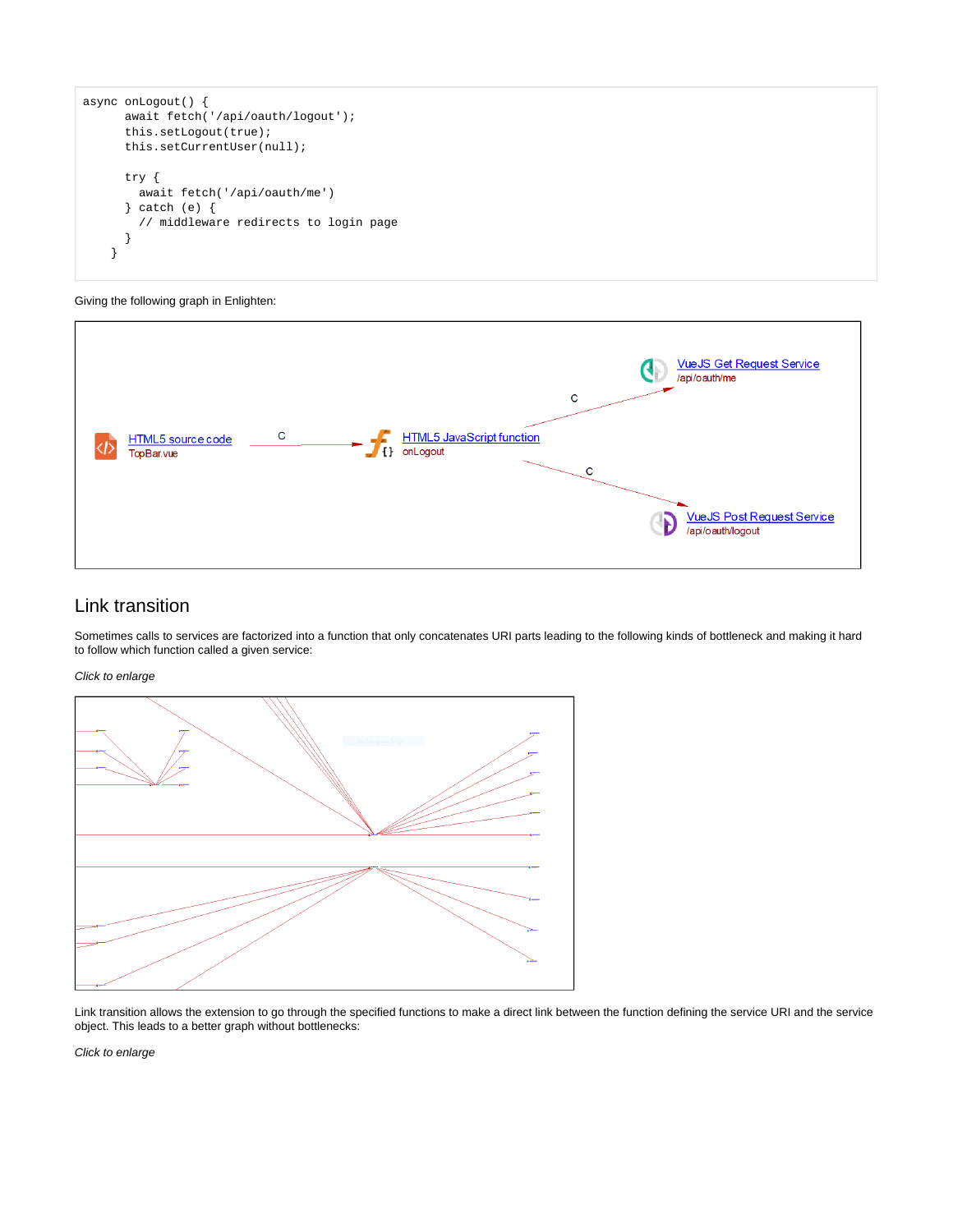

### <span id="page-7-0"></span>Quality rules

The following structural rules are provided:

| 1.2.1-funcrel | https://technologies.castsoftware.com/rules?sec=srs_vuejs&ref=  1.2.1-funcrel |
|---------------|-------------------------------------------------------------------------------|
| 1.2.0-funcrel | https://technologies.castsoftware.com/rules?sec=srs_vuejs&ref=  1.2.0-funcrel |

## <span id="page-7-1"></span>Known limitations

### <span id="page-7-2"></span>**Store map function**

Currently there are no links to the following store map functions from components using them:

- mapGetters
- mapActions

For example:

#### **In SettingsModal.vue**

```
// ...
<ToggleSwitch v-model="user.autosave_notes" @change="setAutosaveNotes(user.autosave_notes)" />
// \dotsmethods: {
     ...mapActions(['deleteUser', 'setShowLanguageTags', 'setAutosaveNotes', 'revokeUserAccess']),
     // ...
   }
```
### **In user.js**

```
const actions = {
 // ...
  setAutosaveNotes({ commit }, flag) {
    return client.put('/user/autosave-notes', { flag }).then(({ data }) => {
       commit(SET_USER, data)
     })
  }
}
```
No link shown in CAST Enlighten: